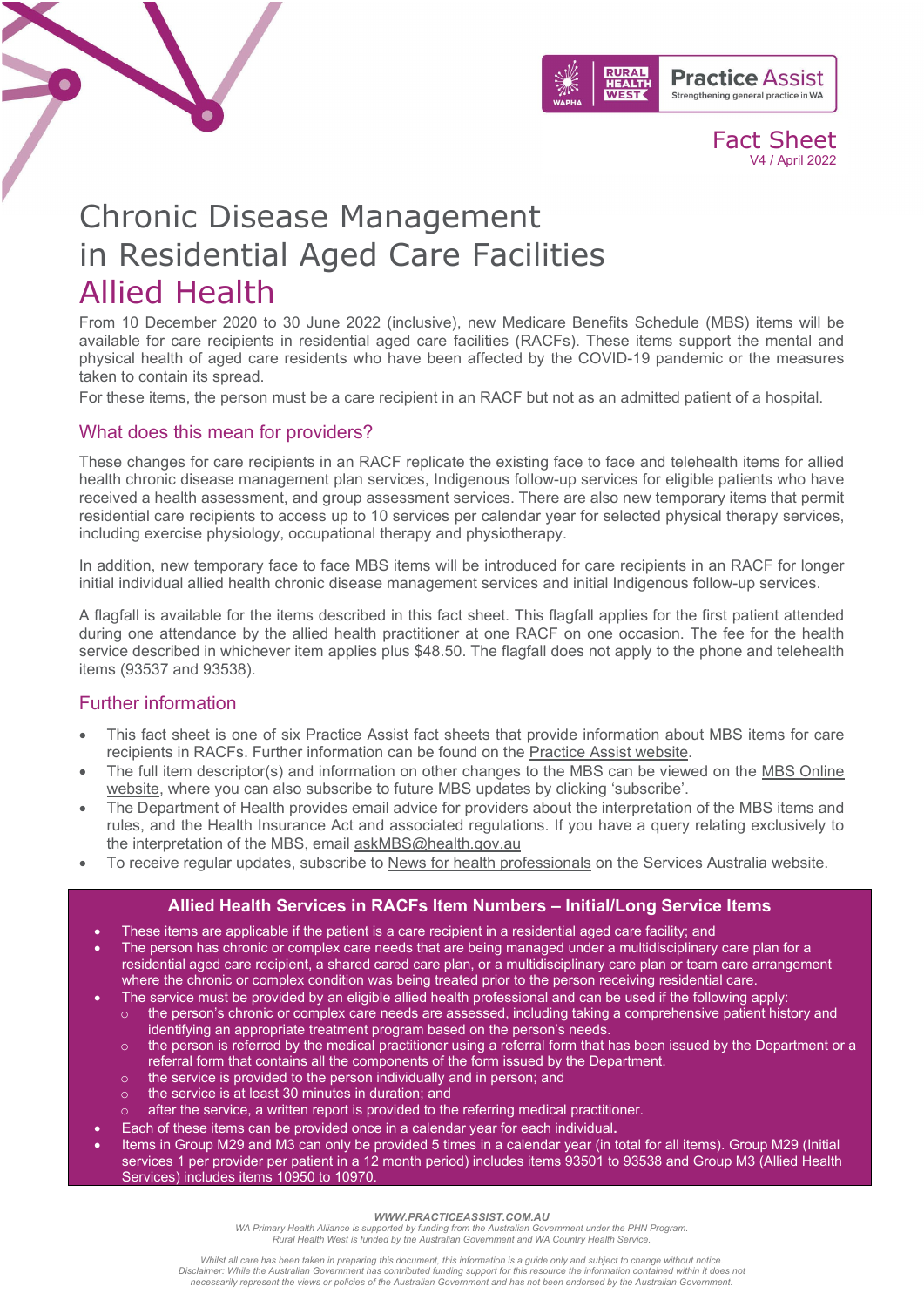

# Fact Sheet V4 / April 2022

| Item  | <b>Description</b>                                                                                    |
|-------|-------------------------------------------------------------------------------------------------------|
| 93501 | Aboriginal and Torres Strait Islander health service provided by an eligible Aboriginal health worker |
|       | or eligible Aboriginal and Torres Strait Islander health practitioner.                                |
| 93502 | Diabetes education health service provided by an eligible diabetes educator.                          |
| 93503 | Audiology health service provided by an eligible audiologist.                                         |
| 93504 | Exercise physiology health service provided by an eligible exercise physiologist.                     |
| 93505 | Dietetics health service provided by an eligible dietitian.                                           |
| 93506 | Mental health service provided by an eligible mental health worker.                                   |
| 93507 | Occupational therapy health service provided by an eligible occupational therapist.                   |
| 93508 | Physiotherapy health service provided by an eligible physiotherapist.                                 |
| 93509 | Podiatry health service by an eligible podiatrist.                                                    |
| 93510 | Chiropractic health service provided by an eligible chiropractor.                                     |
| 93511 | Osteopathy health service provided by an eligible osteopath.                                          |
| 93512 | Psychology health service by an eligible psychologist.                                                |
| 93513 | Speech pathology health service provided by an eligible speech pathologist.                           |

## **Allied Health Services in RACFs Item Numbers – Subsequent/Standard Items**

- These items are applicable if the patient is a care recipient in a residential aged care facility; and
- The person has chronic or complex care needs that are being managed under a multidisciplinary care plan for a residential aged care recipient, a shared cared care plan, or a multidisciplinary care plan or team care arrangement where the chronic or complex condition was being treated prior to the person receiving residential care; and
	- The service must be provided by an eligible allied health professional and can be used if the following apply:
		- $\circ$  the person is referred by the medical practitioner using a referral form that has been issued by the Department or a referral form that contains all the components of the form issued by the Department.
		- o the service is provided to the person individually and in person; and
		- o the service is at least 20 minutes in duration; and
		- o a written report is provided to the referring medical practitioner if:
			- the service is the only service under the referral—in relation to that service; or
			- the service is the first or last service under the referral—in relation to that service; or
			- the service involves matters that the referring medical practitioner would reasonably expect to be informed of—in relation to those matters.
- Items in Group M29 and M3 can only be provided 5 times in a calendar year (in total for all items). Group M29 (Initial services 1 per provider per patient in a 12 month period) includes items 93501 to 93538 and Group M3 (Allied Health Services) includes items 10950 to 10970.

| 93524 | Aboriginal and Torres Strait Islander health service provided by eligible Aboriginal health worker or |
|-------|-------------------------------------------------------------------------------------------------------|
|       | eligible Aboriginal and Torres Strait Islander health practitioner.                                   |
| 93525 | Diabetes education health service provided by an eligible diabetes educator.                          |
| 93526 | Audiology health service provided by an eligible audiologist.                                         |
| 93527 | Exercise physiology health service provided by an eligible exercise physiologist.                     |
| 93528 | Dietetics health service provided by an eligible dietitian.                                           |
| 93529 | Mental health service provided by an eligible mental health worker.                                   |
| 93530 | Occupational therapy health service provided by an eligible occupational therapist.                   |
| 93531 | Physiotherapy health service provided by an eligible physiotherapist.                                 |
| 93532 | Podiatry health service provided by an eligible podiatrist.                                           |
| 93533 | Chiropractic health service provided by an eligible chiropractor.                                     |
| 93534 | Osteopathy health service provided by an eligible osteopath.                                          |
| 93535 | Psychology health service provided by an eligible psychologist.                                       |
| 93536 | Speech pathology service provided by an eligible speech pathologist.                                  |
| 93537 | Telehealth attendance provided by an eligible allied health practitioner.                             |
| 93538 | Phone attendance provided by an eligible allied health practitioner.                                  |

*WWW.PRACTICEASSIST.COM.AU*

*WA Primary Health Alliance is supported by funding from the Australian Government under the PHN Program. Rural Health West is funded by the Australian Government and WA Country Health Service.* 

*Whilst all care has been taken in preparing this document, this information is a guide only and subject to change without notice.* Disclaimer: While the Australian Government has contributed funding support for this resource the information contained within it does not<br>necessarily represent the views or policies of the Australian Government and has no